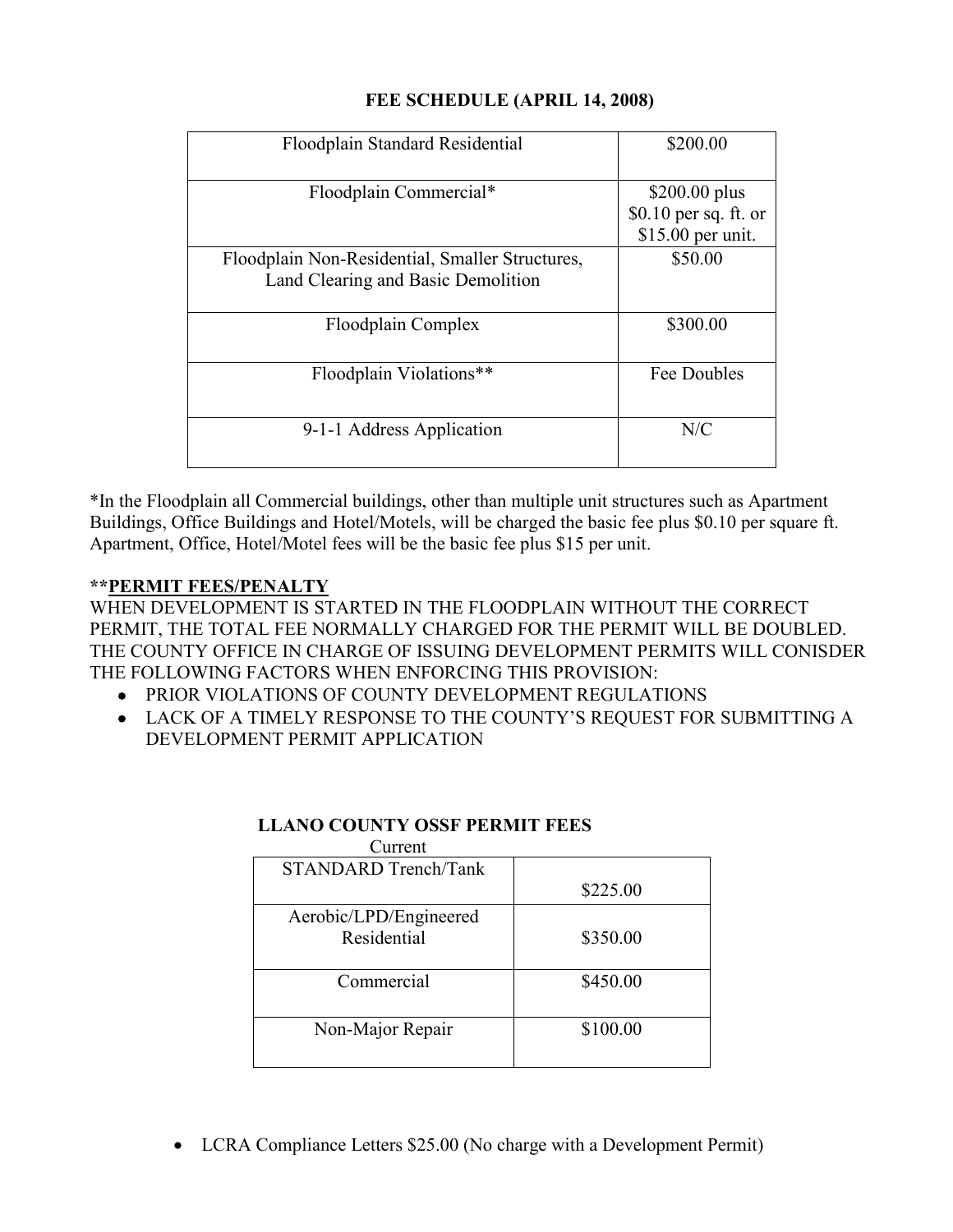# **OTHER FEES**

| <b>SUBDIVISION APPLICATIONS (NOVEMBER 23, 2020)</b> |                                                            |  |
|-----------------------------------------------------|------------------------------------------------------------|--|
| Plat without a Designated Floodplain                | $$300.00 + $10.00$ per Lot                                 |  |
| Plat with a Designated Floodplain                   | $$500.00 + $10.00$ per Lot                                 |  |
| Variance / Plat Note Request                        | \$100.00 per Request Type                                  |  |
| Replat                                              | \$100.00                                                   |  |
| <b>RV</b> Park                                      | $$250.00 + $10.00$ per RV Site                             |  |
| Mobile Home Rental Community (MHRC)                 | $$250.00 + $10.00$ per Mobile Home Lot/Space               |  |
| Non-Compliance Re-Inspection Fee                    | \$60.00                                                    |  |
| Cancellation of a Subdivision                       | $$100.00 + Fee for Public Notices$                         |  |
| <b>Engineering Review Fee</b>                       | (Engineering fees are the responsibility of the Developer) |  |

| <b>ROAD CUTS</b>             |  |  |
|------------------------------|--|--|
| $$250.00$ per 50 ft. minimum |  |  |
|                              |  |  |
|                              |  |  |
| \$5.00 per foot above 50ft.  |  |  |
|                              |  |  |
|                              |  |  |

.

| <b>RECREATIONAL VEHICLES</b>                  |          |  |
|-----------------------------------------------|----------|--|
| Recreational Vehicles - Floodplain            | \$50.00  |  |
| Recreational Vehicles – Commercial Floodplain | \$100.00 |  |

**Approved By Commissioners Court**